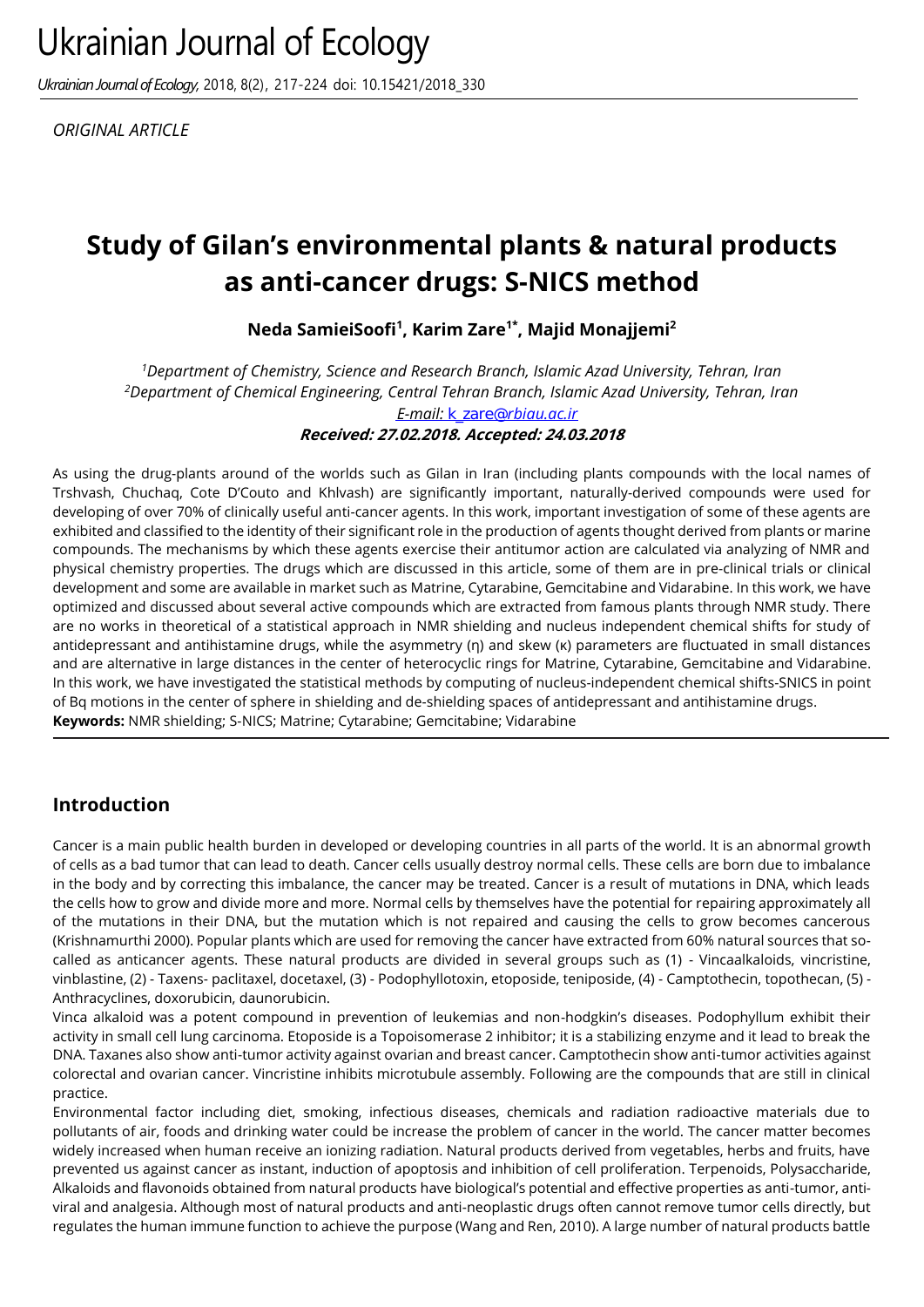cancers via cell cycle arrest, induction of apoptosis, inhibition tumorization and proliferation (Abubakar et al., 2012). The research for novel drugs is still a important target for cancer diseases and cancer therapy due to the fact that chemotherapeutic drugs resistance are becoming more and more frequent.



**Fig. 1**. Chemical optimized structures of Matrine, Cytarabine, Gemcitabine and Vidarabine with M06 and m06-L (DFT) functional /cc-pvdz & cc-pvtz basis sets including NMR=CSGT including Pop=ChelpG

Regards the Alkaloid compounds and molecules which are extracted from the natural products such as Mangosteen fruit (an equatorial plants), Kuramoto et al. (2006) in an experimental measurement exhibited that glucocorticoid expression was affected by 24 h variation in circulating glucocorticoid levels and it has been reported in 2010 (Zhang et al), that 10-methoxy-9 nitrocamptothecin possessed potent anti-tumor activity in A549 cells *in vitro* and *in vivo*. Matrine (Fig. 1), a major component which is extracted from *Sophora flavescens* plants, has been exhibited to exert anti-cancer effects and inhibit tumor cell line MNK45 in a number of cancer cells including, breast, gastric, lung, etc. (Li et al., 2013). Matrine has several potential as inhibiting of proliferation, influencing the mitochondrial membrane and inducing apoptosis in AML cell lines via increasing the release of cytochrome C (Zhang, 2012).

Marine natural products are the molecules which are derived from marine compounds. There are different numbers of molecules that are derived from marine organisms by aquaculture biotechnology. Cytarabine (Fig. 1), which isolated from *Cryptotheca crypta* is currently used in treatment of leukemia and lymphoma patients it is the first marine derived anticancer agent. Cytarabine is in the [antimetabolite](https://en.wikipedia.org/wiki/Antimetabolite) and [nucleoside analog](https://en.wikipedia.org/wiki/Nucleoside_analogue) families of medication. It works by blocking the function of [DNA polymerase.](https://en.wikipedia.org/wiki/DNA_polymerase) It is given b[y injection into a vein,](https://en.wikipedia.org/wiki/Intravenous) [under the skin,](https://en.wikipedia.org/wiki/Subcutaneous_injection) or into th[e cerebrospinal fluid](https://en.wikipedia.org/wiki/Intrathecal) (Fischer, 2006). Gemcitabine (Fig.1) which is a fluorinated derivative of Cytarabine is approved for exactly of breast cancer, pancreatic cancer and bladder cancer. Important side effects include [bone marrow suppression,](https://en.wikipedia.org/wiki/Bone_marrow_suppression) fever, rash, shortness of breath, and also [hairs loss.](https://en.wikipedia.org/wiki/Hair_loss) It is in the [nucleoside analog](https://en.wikipedia.org/wiki/Nucleoside_analogue) family of medication and works by blocking the creation of new [DNA,](https://en.wikipedia.org/wiki/DNA) which results in cell death (Myers, 2009).

Vidarabine (Fig. 1) or 9-β-D-arabino-furanosyl-adenine (ara-A), which isolated from *Cryptotheca crypta* is famous as adenine arabinoside, Ara-A which is converted into adenine arabinoside triphosphate as inhibitor for viral DNA polymerase and DNA synthesis of herpes.it is also an [antiviral drug](https://en.wikipedia.org/wiki/Antiviral_drug) which is active against [herpes simplex](https://en.wikipedia.org/wiki/Herpes_simplex) and [varicella zoster viruses](https://en.wikipedia.org/wiki/Varicella_zoster_virus) (Sneader, 2005). Vidarabine is more toxic and less metabolically stable than many of the other current antivirals such as [acyclovir](https://en.wikipedia.org/wiki/Acyclovir) and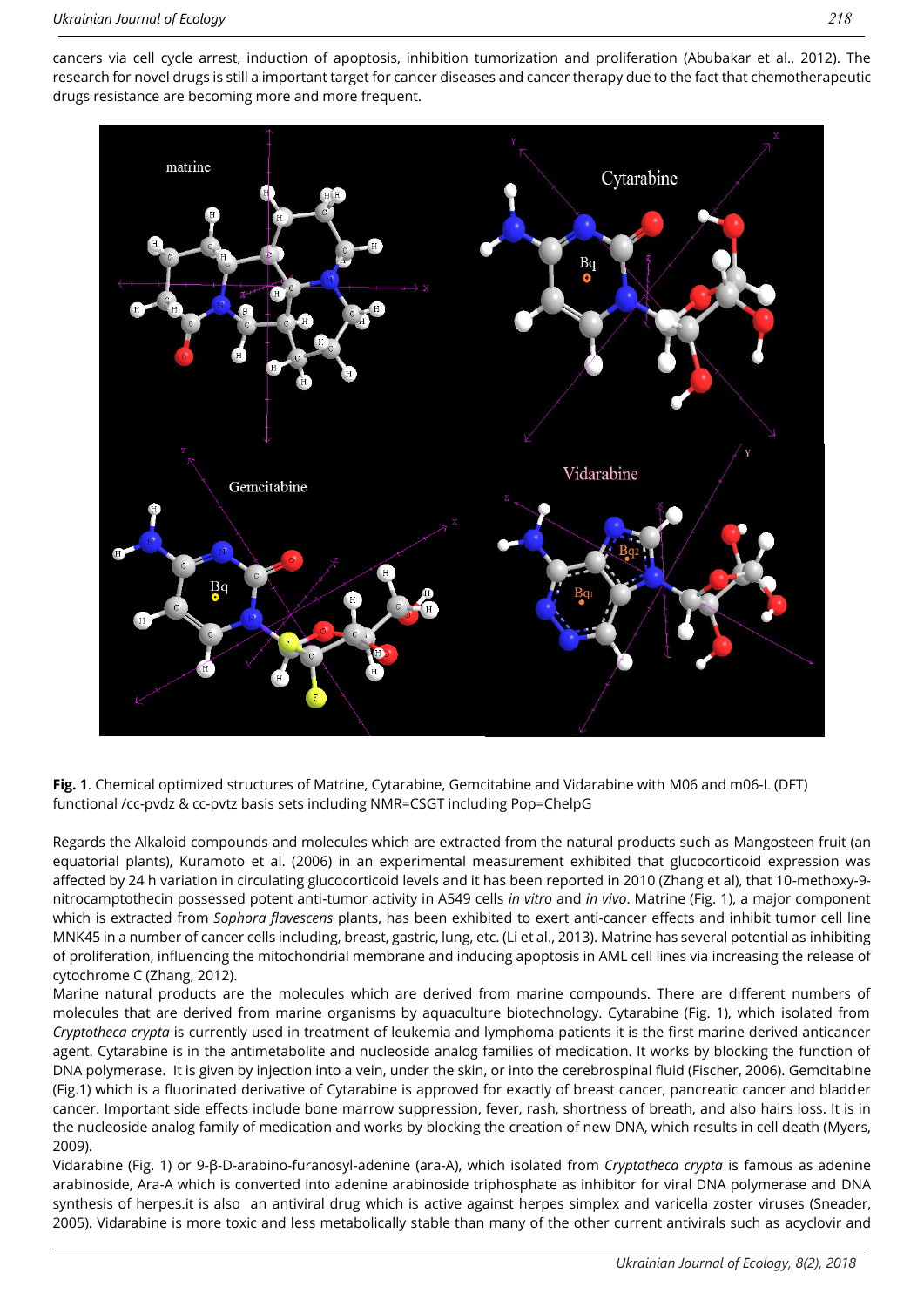[ganciclovir.](https://en.wikipedia.org/wiki/Ganciclovir) Viral strains resistant to vidarabine show changes in [DNA polymerase.](https://en.wikipedia.org/wiki/DNA_polymerase) Chemical synthesis of Vidarabine was first attained in 1960, as a part of studies on developing potential anticancer agents (Lee et al., 2010).

The Xanthones in the Mangosteen Fruit pericarp are the most abundant source of Antioxidants in the nature. A xanthone is an organic compound with the molecular formula C<sub>13</sub>H<sub>8</sub>O<sub>2</sub> (Jung, 2006).

Currently there are over 40 known xanthones in Mangosteen fruit. These xanthones work as super powered Antioxidants In addition to Free Radical neutralization, the xanthone has other anti-cancer behaviors including anti-inflammatories functions. Some kind of xanthones have even killed cancer cells in laboratory tests (Jung, 2006).

### **Methods**

The main effective molecules in Mangosteen, Alpha mangosteen, Gama mangosteen and Deoxy gartanin that have Methyl functional group in their active sites selected. By using the Chemdraw software it is possible to show the chemical structure of the molecules that have main role in the anti-cancer effect of Mangosteen. Energy, NMR, Opt computational studies was done with using Gaussian 09 program at Hortree-Fock and DFT methods. NMR chemical shift measurement has been implemented to a vast range of problems in chemistry and biochemistry and has unraveled to be an invaluable microscopic probe which has played a significant role in the structural understanding.

The gauge including atomic orbitals (GIAO), or applying a continuous set of gauge transformations (CSGT) are adopted to solve the gauge problem in the calculation of nuclear magnetic shielding. The study of chemical shift reveals a serious drawback inherent in the classical–quantum hybrid approach. The quantum chemical calculations yield the CS tensors in principal axes system (pas) is:

$$
(\sigma_{33} > \sigma_{22} > \sigma_{11}) \tag{1}
$$

Therefore, eqs.2 and 3 are used to evaluate the isotropic chemical-shielding (CSI), anisotropic chemical-shielding (CSA) parameters, asymmetry parameter η (eq.3).

| CSI (ppm) = $(\sigma_{33} + \sigma_{22} + \sigma_{11})/3$ (2)  |       |
|----------------------------------------------------------------|-------|
| CSA (ppm) = $\sigma_{33}$ -( $\sigma_{22}$ + $\sigma_{11}$ )/2 | - (3) |
| $\eta = (\sigma_{22} - \sigma_{11})/(\sigma_{33} - CSI)$       | (4)   |

The polarized continuum model is the most frequently used method employed to Changes in magnetic properties. The Span factor According to the:

$$
\Omega = \sigma_{33} - \sigma_{11} \tag{5}
$$

And  $\kappa=3(\sigma_{iso}-\sigma_{vv})/\Omega$  (6)

For any further discussion of statistical methods in S-NICS especially in short range of distances, we exhibited that the asymmetry (η) and skew (κ) fluctuate around the center of rings. The maximum fluctuations are visible around the extremums functions mathematically. The fundamental of this work is based on random motions of dummy atom in de-shielding spaces of heterocyclic rings for considering the most abundant of points.

Aromaticity in terms of nucleus-independent chemical shifts in long distances of NICS, around the ring center, NICS (0), at the center of ring plane and aromatic ring current shielding (ARCS) were compared in several studies. In short range of distances a few works have been done in theoretical and reports the statistical approach in our works (Monajjemi, 2010, 2015)

For further discussion of statistical approach in nucleus independent chemical shift calculations, especially in short range of distances, it has been focused in relaxations of CAS, dipole-dipole and contribution.

We have shown that the asymmetry (η) and skew (κ) parameters fluctuate in behavior around the center of rings due to minimum isotropy in the center. The most fluctuations are appearing around the minimum or maximum functions mathematically (Monajjemi, 2015).

In this study, the major components of Herzfeld (Herzfeld, 1980) an[d Haeberlen](http://anorganik.uni-tuebingen.de/klaus/nmr/index.php?p=conventions/csa/csa#haeberlen) (Haeberlen, 1976) parameters erocyclic rings. The numerous random points around the center of those molecules have been produced by generation of [pseudo-random](http://en.wikipedia.org/wiki/Pseudorandomness)  [numbers,](http://en.wikipedia.org/wiki/Pseudorandomness) which are distributed in a Gaussian function in the interval [0, 1). Our result has been compared by the energy decomposition analysis (EDA) method. The total  $\pi$  bonding energy and the " $\pi$ " conjugation between heteroatoms " $\pi$ " bonds in heterocyclic rings are significantly accurate.

We have optimized the geometries and calculated the carbon NMR for Buclizine, Cetirizine, loratacline, Promethazine molecules for understanding which members of rings are more stable our methods and physical chemistry approach have been done based on our previous works (Monajjemi, 2010-2015).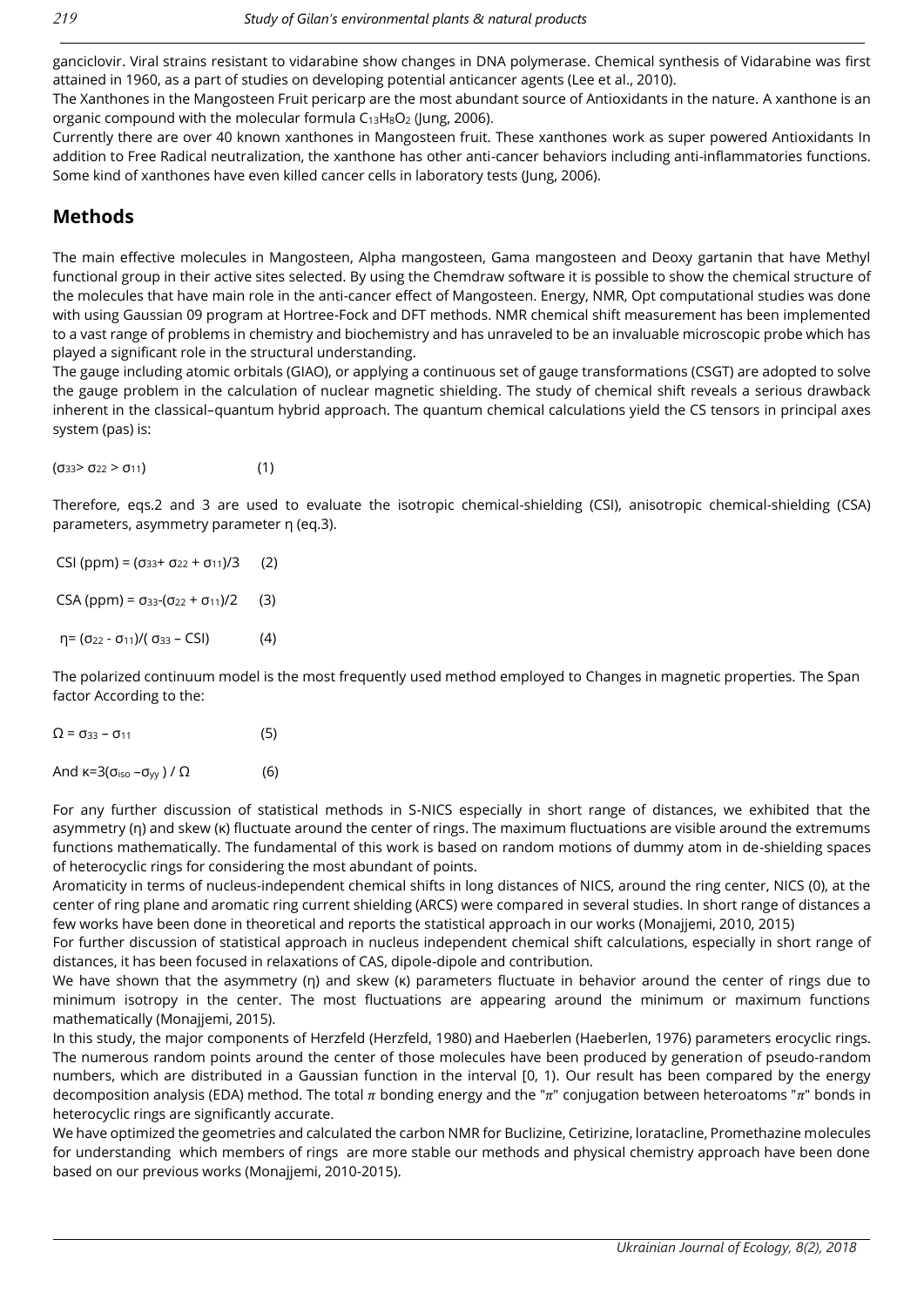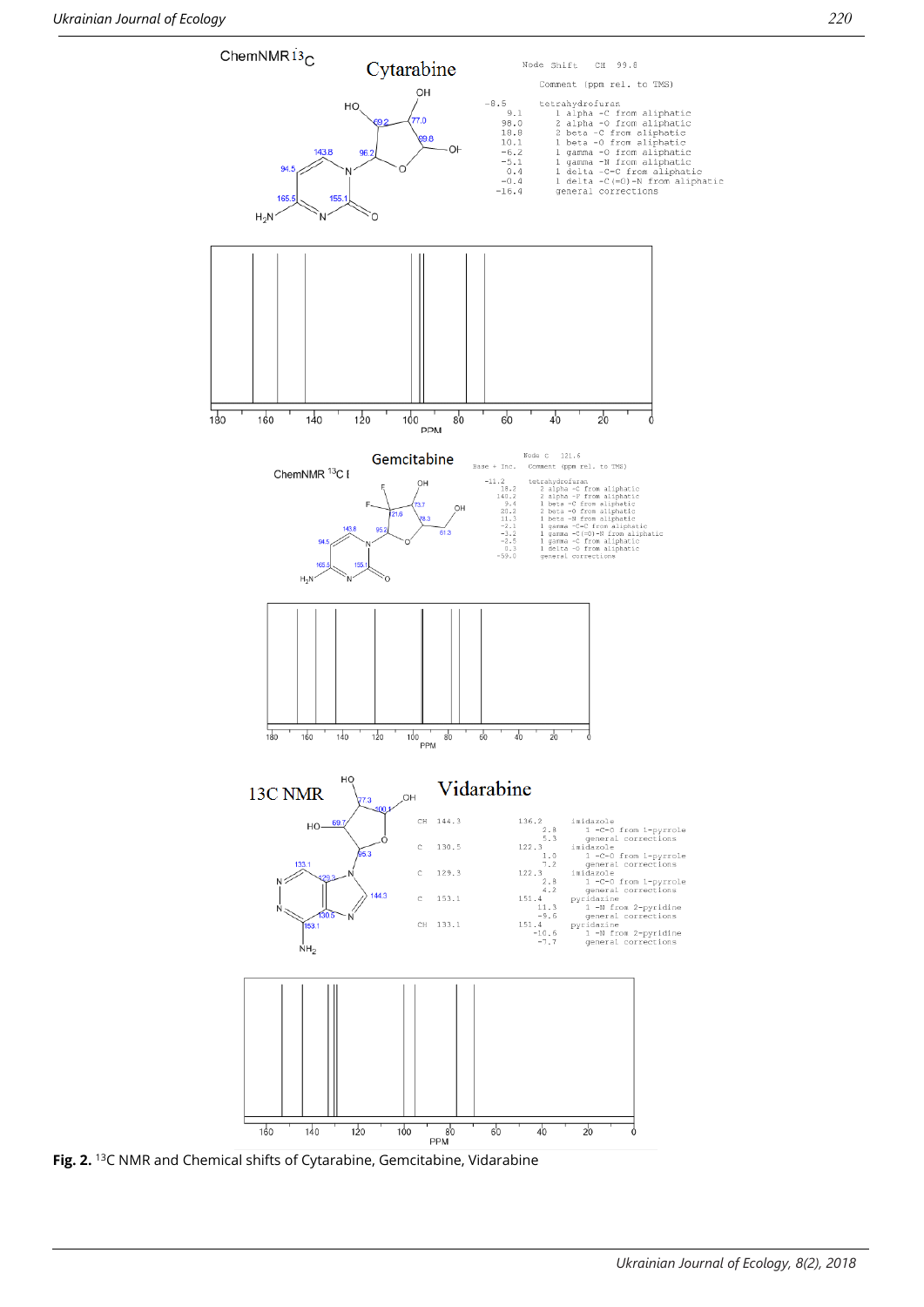## **Results and discussion**

The NMR shielding tensors and S-NICS of aromaticity including Laplacian of electron density for each of the natural molecules have been calculated. The data are listed in 3 tables and 5 figures. We have used the spin polarization parameter function of spin density .ELF, Localized orbital locator (Lu, 2012) (LOL) and Local Entropy (Lu,T 2012), Gap energy, charges from ESP, electrostatic potential (Lu, 2012), Ionization energy, the charges of atoms in molecules and the stability energies have been calculated and listed. These data have been plotted in Fig. 5. The kinetic energy density, Lagrangian kinetic energy density, and the electrostatic potential from nuclear atomic charges which are calculated denote the stability and anticancer properties of those molecules. It is obvious that the difference between isotropies for NICS data can explain the quality of the aromaticity for natural product molecules. In the S-NICS method through the statistical calculations, the best point of the shielding space around the center of symmetric or non-symmetric the aromatic molecules in our can evaluated as an aromaticity criterion and in this method the expectation of the (η\*) and (*κ\**) (Monajjemi, 2010, 2015) have been estimated as the Gaussian curve functions versus one, two or three dimensional distances around the center of the aromatic rings. The isotropy (σ<sub>iso</sub>\*) which is related to all functions are the best criterion for various aromatic molecules by the S-NICS method, which can express both qualitative and quantitative magnitudes for symmetric or non-symmetric aromatic molecules.

Optimization and NMR shielding constants including orientations of the principal data such as standard components, Haeberlen-Mehring (Mehring, 1978) and Herzfeld-Berger (Herzfeld, 1980) parameters for Buclizine, Cetirizine, loratacline, Promethazine compounds in various statistical situations have been calculated through DFT methods and the data are listed in Tables 1, 2. Similar to the NICS method, in S-NICS, negative nucleus-independent-chemical-shifts denote aromaticity. Therefor positive values denote anti-aromaticity.

The stability of the isotropy criterion is highly affected on the best places in the shielding area spaces and it is dependent on the structures of the aromatic rings. So, by using this method, a suitable and stable magnitude of isotropy can calculated as an aromaticity criterion. It is obvious that structural factors cause changes in the magnetic field experienced by the nuclei and change the resonant frequency. Therefore the [chemical shielding](http://www.chem.ucalgary.ca/courses/351/Carey5th/Ch13/ch13-nmr-2.html) and many other factors such as electronegativity, [hydrogen](file:///C:/Users/monajjemi/15%20feb/shieldinge%20jadi/Ch%2013%20-%20Shielding.htm%23h-bonding)  [bonding,](file:///C:/Users/monajjemi/15%20feb/shieldinge%20jadi/Ch%2013%20-%20Shielding.htm%23h-bonding) and [magnetic anisotropy of](file:///C:/Users/monajjemi/15%20feb/shieldinge%20jadi/Ch%2013%20-%20Shielding.htm%23anisotropy) [π](file:///C:/Users/monajjemi/15%20feb/shieldinge%20jadi/Ch%2013%20-%20Shielding.htm%23anisotropy)[-systems](file:///C:/Users/monajjemi/15%20feb/shieldinge%20jadi/Ch%2013%20-%20Shielding.htm%23anisotropy) will be changed because of the electrons around the proton which produce a magnetic field, countering the applied field. This reduces the field experienced at the nucleus. The electrons are said to shield the proton, an effect that is exactly dependent on the distance of the center. In this work we have calculated the local Information entropy for each atom and the integrating of this function over whole space yields the information entropy. Weak interaction has significant influence on conformation of macromolecules; however, reproduction of electron density by *ab initio*.

**Table 1.** The Isotropy and SNICS as an aromaticity criterion

| Matrine in gas phase |          |       |               |        |          |          | Matrine in water pH=7 |          |             |        |       |          |           |  |
|----------------------|----------|-------|---------------|--------|----------|----------|-----------------------|----------|-------------|--------|-------|----------|-----------|--|
| atom                 | charge   | oiso  | <b>S-NICS</b> | n      | Δδ       | Ω        | atom                  | charge   | <b>aiso</b> | S-NICS | п     | Δδ       | Ω         |  |
| 1 H                  | -0.33    | 160.1 | 169.8         | 0.334  | $-13.2$  | 13.22    | 1 H                   | $-0.340$ | 159.0       | 158.7  | 0.291 | -13.4    | 13.91     |  |
| 2 C                  | $-0.294$ | 164.0 | 163.5         | 0.2341 | $-4.497$ | 4.858    | 2 C                   | $-0.294$ | 164.70      | 163.1  | 0.517 | $-5.98$  | 5.2589    |  |
| зс                   | $-0.109$ | 144.6 | 142.7         | 0.5679 | $-20.60$ | 17.52    | з с                   | $-0.109$ | 149.34      | 143.9  | 0.986 | $-25.56$ | $-17.041$ |  |
| 4 N                  | $-0.217$ | 146.9 | 144.9         | 0.2451 | $-10.16$ | 10.88    | 4 N                   | $-0.214$ | 147.43      | 146.6  | 0.500 | $-11.64$ | 10.345    |  |
| 5 C                  | 0.156    | 47.00 | 46.7          | 0.7037 | $-134.3$ | 105.1    | 5 C                   | 0.167    | 44.451      | 44.8   | 0.647 | $-136.3$ | 110.36    |  |
| 6 N                  | 0.098    | 55.50 | 55.4          | 0.9760 | $-114.1$ | 77.01    | 6 N                   | 0.096    | 56.897      | 57.5   | 0.992 | $-115.3$ | $-76.923$ |  |
| 7 C                  | $-0.149$ | 60.68 | 62.1          | 0.9963 | $-114.3$ | -76.2    | 7 C                   | $-0.147$ | 60.482      | 61.8   | 0.984 | $-113.8$ | 76.539    |  |
| 80                   | 0.191    | 47.84 | 46.8          | 0.8919 | $-139.1$ | $-92.77$ | 80                    | 0.191    | 48.078      | 49.7   | 0.884 | $-138.8$ | $-92.595$ |  |

**Table 2.** The Isotropy and SNICS as an aromaticity criterion

|                | Cytarabine in gas phase | Cytarabine in water pH=7 |                   |       |          |           |          |            |       |                   |       |          |           |
|----------------|-------------------------|--------------------------|-------------------|-------|----------|-----------|----------|------------|-------|-------------------|-------|----------|-----------|
| Atom           | charge                  | σiso                     | S-<br><b>NICS</b> | η     | Δδ       | Ω         | ato<br>m | charg<br>е | σiso  | S-<br><b>NICS</b> | η     | Δδ       | Ω         |
| 1 <sub>O</sub> | $-0.334$                | 166.51                   | 167.3             | 0.624 | $-10.8$  | 8.936     | 1 O      | $-0.334$   | 166.6 | 165.8             | 0.612 | $-10.87$ | 8.993     |
| 2 <sub>c</sub> | $-0.287$                | 165.98                   | 164.7             | 0.955 | $-6.175$ | $-4.1172$ | 2 C      | $-0.287$   | 165.8 | 164.5             | 0.875 | $-6.230$ | $-4.1534$ |
| 3 <sub>o</sub> | $-0.090$                | 144.94                   | 142.9             | 0.987 | $-23.8$  | $-15.88$  | 3 O      | $-0.091$   | 145.0 | 143.7             | 0.961 | $-24.1$  | $-16.087$ |
| 4 N            | $-0.193$                | 147.65                   | 145.8             | 0.511 | $-12.45$ | 10.989    | 4 N      | $-0.196$   | 147.8 | 141.9             | 0.485 | $-11.06$ | 9.934     |
| 5 O            | 0.1262                  | 46.492                   | 149.6             | 0.741 | $-143.8$ | 110.15    | 5 O      | 0.122      | 47.31 | 46.5              | 0.757 | $-143.6$ | 108.95    |
| 6 C            | $-0.061$                | 72.119                   | 74.9              | 0.747 | $-120.1$ | $-80.08$  | 6 C      | $-0.060$   | 70.69 | 72.4              | 0.760 | $-121.3$ | $-80.882$ |
| 7 N            | $-0.178$                | 64.33                    | 65.8              | 0.370 | $-139.3$ | $-92.91$  | 7 N      | $-0.174$   | 60.01 | 61.8              | 0.544 | $-139.7$ | $-93.18$  |
| 8 C            | 0.1905                  | 57.44                    | 58.9              | 0.982 | 154.3    | 103.80    | 8 C      | 0.143      | 56.22 | 57.6              | 0.997 | $-151.3$ | 101.05    |
| 9 O            | $-0.353$                | 160.51                   | 164.0             | 0.495 | $-15.0$  | 13.43     | 9 O      | $-0.35$    | 163.4 | 164.5             | 0.348 | $-11.73$ | 11.608    |
| 10 N           | $-0.33$                 | 161.4                    | 163.3             | 0.483 | $-15.8$  | $-10.59$  | 10 N     | $-0.340$   | 162.0 | 161.3             | 0.452 | $-16.14$ | $-10.76$  |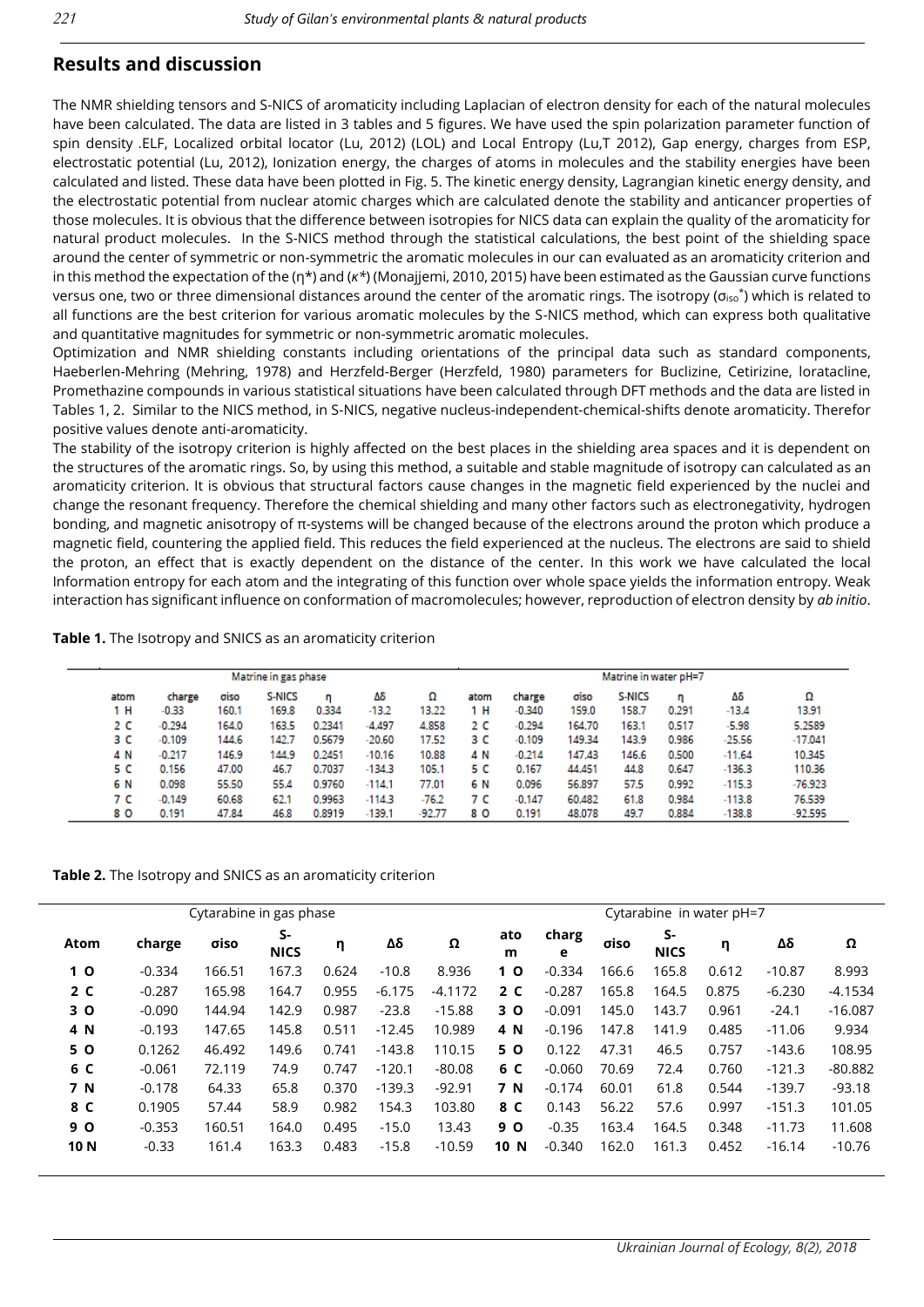#### **Conclusion**

In conclusion, our calculations have been designed a way of study for the natural molecules and some of these agents which are exhibited and classified to the identity of their significant role in the production of agents thought derived from plants or marine compounds. The mechanisms by which these agents exercise their antitumor action are calculated via analyzing of NMR and physical chemistry properties.



**Fig. 3.** Matrine's 3D structure in stable and optimized form



**Fig. 4**. ELF color filed map of Matrine in stable form

**Table 3.** Density, energy, Electron localization function (ELF), localized orbital locator (LOL) and Local Entropy for each C=O of the (1) Matrine, (2) Cytarabine, (3) Gemcitabine, (4) Vidarabine respectively

| Molecules      | Density of all               | Density of                   | Density of                   | Spin     | Hamiltonian  | LOL                       | Local                     | Ellipticity | ELF         | Eta   |
|----------------|------------------------------|------------------------------|------------------------------|----------|--------------|---------------------------|---------------------------|-------------|-------------|-------|
|                | electron                     | a electron                   | $\beta$ electron             | density  | kinetic      | $\times$ 10 <sup>-3</sup> | entropy                   |             | $\times$ 10 | index |
|                | $\times$ (10 <sup>-4</sup> ) | $\times$ (10 <sup>-4</sup> ) | $\times$ (10 <sup>-4</sup> ) | οf       | energy       |                           | $\times$ 10 <sup>-6</sup> |             | $-7$        |       |
|                |                              |                              |                              | electron | $(x10^{-4})$ |                           |                           |             |             |       |
| ${}^{1}C$      | 0.78                         | 0.39                         | 0.39                         | 0.00     | $-0.14$      | 0.15                      | 0.61                      | 0.66        | 0.14        | 0.12  |
| 1 <sub>O</sub> | 0.28                         | 0.14                         | 0.14                         | 0.00     | $-0.48$      | 0.31                      | 0.16                      | 1.02        | 0.28        | 0.05  |
| ${}^{2}C$      | 0.86                         | 0.43                         | 0.43                         | 0.00     | $-0.20$      | 0.14                      | 0.60                      | 0.28        | 0.16        | 0.09  |
| $2^2$ O        | 0.30                         | 0.15                         | 0.15                         | 0.00     | 0.52         | 0.34                      | 0.21                      | 1.53        | 0.39        | 0.01  |
| ${}^{3}C$      | 0.88                         | 0.44                         | 0.44                         | 0.00     | $-0.22$      | 0.19                      | 0.64                      | 0.19        | 0.14        | 0.12  |
| $3^{\circ}$    | 0.22                         | 0.11                         | 0.11                         | 0.00     | $-0.55$      | 0.43                      | 0.18                      | 1.64        | 0.40        | 0.03  |
| ${}^4C$        | 0.76                         | 0.38                         | 0.38                         | 0.00     | $-0.24$      | 0.13                      | 0.59                      | 0.14        | 0.19        | 0.17  |
| $^{4}O$        | 0.32                         | 0.16                         | 0.16                         | 0.00     | $-0.49$      | 0.37                      | 0.20                      | 1.84        | 0.33        | 0.03  |

*Ukrainian Journal of Ecology, 8(2), 2018*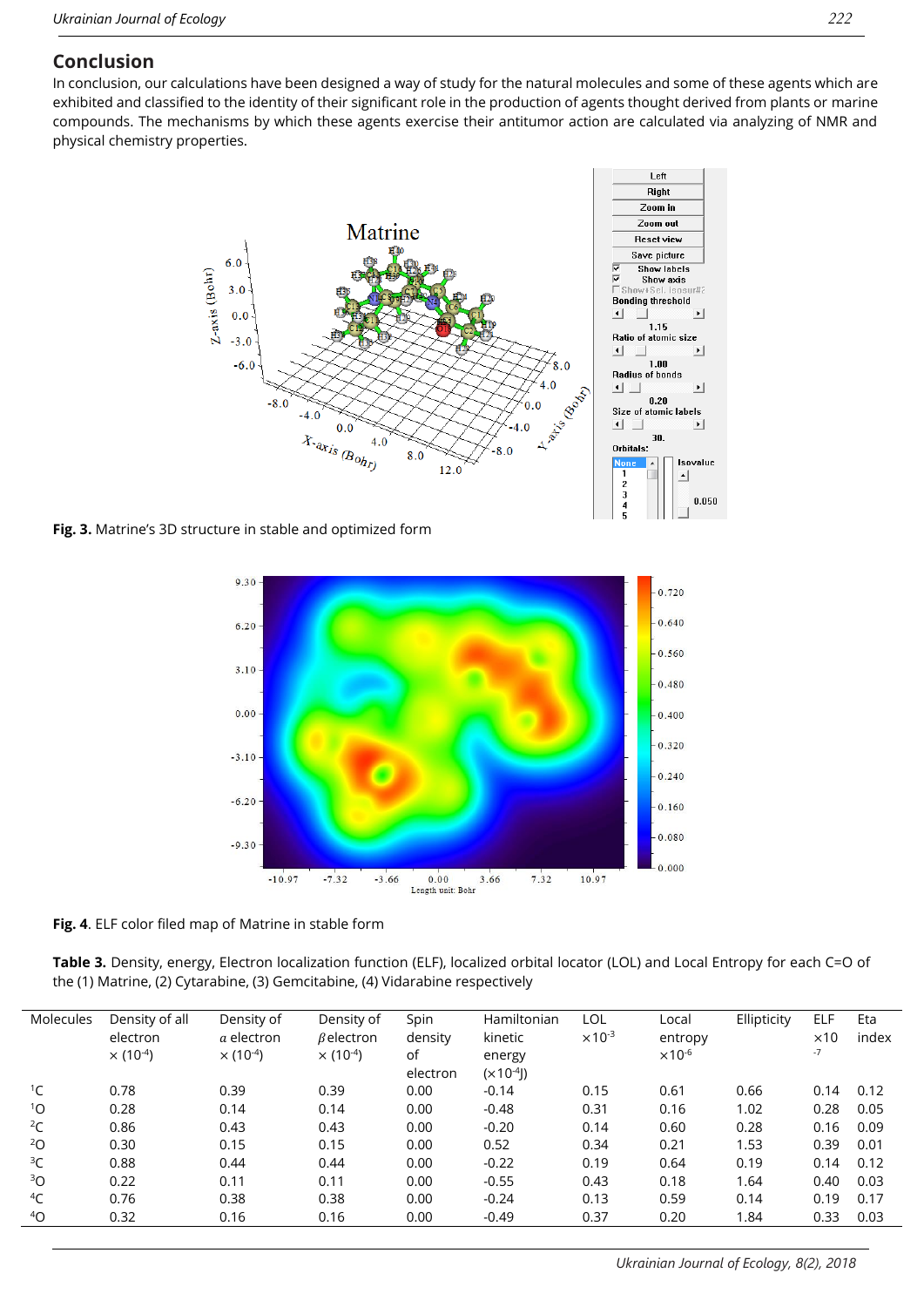

**Fig.** 5. Various Density of states (DOS) for Matrine

#### **References**

Abubakar, M.B., Abdullah, W.Z., Sulaiman, S.A. & Suen, A.B. (2012). A review of molecular mechanisms of the anti-leukemic effects of phenolic compounds in honey. Int. J. Mol. Sci, 13(11), 15054-15073.

Fischer, J., Ganellin, C. Robin (2006). [Analogue-based Drug Discovery.](https://books.google.ca/books?id=FjKfqkaKkAAC&pg=PA511) John Wiley & Sons.

Jung, H.A., Su, B.N., Keller, W.J., Mehta, R.G., Kinghorn, A.D. (2006) Antioxidant xanthones from the pericarp of Garcinia mangostana (Mangosteen). Journal of Agricultural and Food Chemistry, 54(6), 2077-82.

Krishnamurthi, K., (2000), Screening of natural products for anticancer and antidiabetic properties, Health Administrator. XX (1&2), 69.

Kuramoto, Y., Hata, K., Koyanagi, S., Ohdo, S., Shimeno, H. & Soeda, S. (2006). Circadian regulation of mouse topoisomerase I gene expression by glucocorticoid hormones. Biochem. Pharmacol, 71(8), 1155-11 61.

Lee, W. W., Benitez, A., Goodman, L., Baker, B. R. (1960). Potential Anticancer Agents. XL. Synthesis of the β-Anomer of 9-(D-Arabinofuranosyl) adenine, J. Am. Chem. Soc., 82, 2648–2649.

Li, Y., Zhang J., Ma H., Chen X., Liu T., Jiao Z., He W., Wang F., Liu X. & Zeng X. (2013). Protective role of autophagy in matrineinduced gastric cancer cell death. Int. J. Oncol, 42(4), 1417-1426.

Lu, T., Chen, F. (2012). Multiwfn: A Multifunctional Wave-function Analyzer. J. Comp. Chem, (33), 580-592.

Mehring, M., (1978) Principles of High Resolution NMR in Solids, 2nd.ed, Springer Verlag, Berlin, H. W. Spiess, In NMR Basic Principles and Progress; P. Diehl, E. Fluck, R. Kosfeld, Eds.; Springer Verlag, Berlin,15.

Monajjemi, M. (2012). Quantum investigation of non-bonded interaction between the B15N15 ring and BH2NBH2 (radical, cation, anion) systems: a nano molecular motor. Struct Chem, 23, 551–580. DOi 10.1007/s11224-011-9895-8

Monajjemi, M. (2013). Non bonded interaction between BnNn (stator) and BN B(rotor) systems: A quantum rotation in IR region. Chemical Physics, 425, 29-45. DO[I 10.1016 /j.chemphys.](https://doi.org/10.1016%20/j.chemphys)

Monajjemi, M., Boggs, J.E. (2013). A New Generation of BnNn Rings as a Supplement to Boron Nitride Tubes and Cages. J. Phys. Chem. A, 117, 1670−1684. DOI [10.1021/jp312073q](https://doi.org/10.1021/jp312073q)

Monajjemi, M. (2015). Non-covalent attraction of B2N(-,0) and repulsion of B2N(+) in the BnNn ring: a quantum rotatory due to an external field. Theor. Chem. Ass, 134, 77. DOI: 10.1007/s00214-015-1668-9.

Monajjemi, M. (2014). Metal-doped graphene layers composed with boron nitride–graphene as an insulator: a nano-capacitor, Journal of Molecular Modeling, 20, 2507. DOI [10.1007/s00894-014-2507-y](https://doi.org/10.1007/s00894-014-2507-y)

Monajjemi, M., Lee, V.S., Khaleghian, M., Honarparvar, B., Mollaamin, F. (2010). Theoretical Description of Electromagnetic Nonbonded Interactions of Radical, Cationic, and Anionic NH2BHNBHNH2 Inside of the B18N18 Nanoring. J. Phys. Chem C, 114, 15315. DOI [10.1021/jp104274z](https://doi.org/10.1021/jp104274z)

Monajjemi, M., Mohammadian, N.T. (2015). S-NICS: An Aromaticity Criterion for Nano Molecules. J. Comput. Theor. Nanosci, 12(11), 4895-4914. DOI 10.1166/jctn.2015.4458

Monajjemi, M., Robert Wayne, Jr., Boggs, J.E. (2014). NMR contour maps as a new parameter of carboxyl's OH groups in amino acids recognition: A reason of tRNA–amino acid conjugation. Chemical Physics, 433(3), 1-11. DOi 10.1016/j.chemphys.2014.01.017